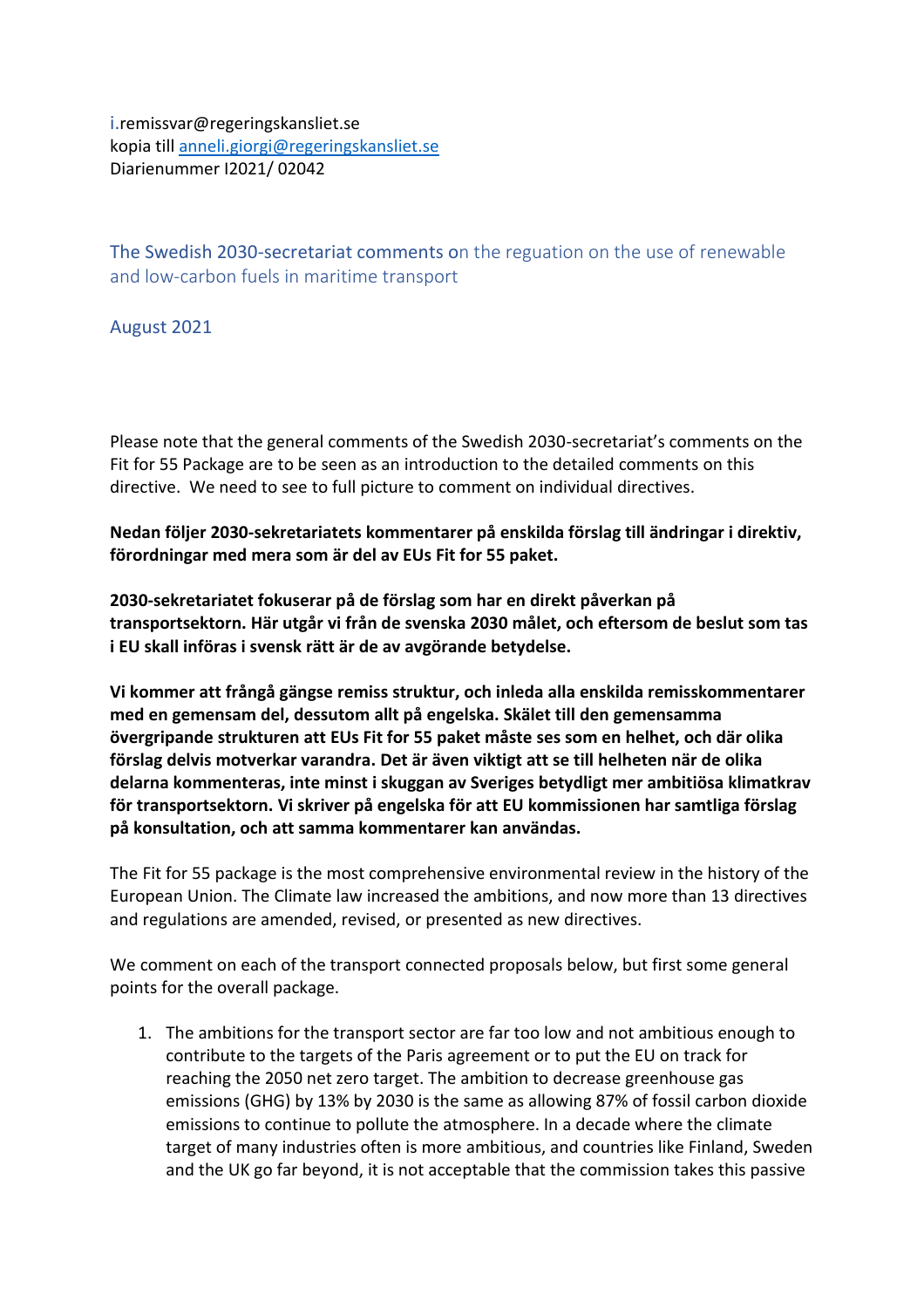position. The recent IPCC [Working Group I contribution to Sixth Assessment Report](https://www.ipcc.ch/2021/08/05/press-conference-details-wgi-ar6/) and the IEA [Net Zero by 2050](https://www.iea.org/reports/net-zero-by-2050) clearly outlines the need to start now, and use all available low carbon technologies.

- 2. It is good that GHG reduction targets are introduced as a rule, as this is a fundament for a technologically neutral approach. However, the commission is not applying the same way to determined emissions across the board. In some directives, like the FuelEU Maritime directive, the concept of Well-to-Wake is introduced. It is a life cycle approach that incorporates all aspects of fuel/ energy production and combines it with the efficiency of the vessel/vehicle. The Commission must, to allow for prioritization of the most cost-effective way to transition to a net Zero society, allow for life cycle reviews of all forms of energy for transport.
- 3. The CO2 targets for vehicles and trucks have been instrumental in incentivizing the vehicle industry to decrease emissions. However, the CO2 measurements are done with a tailpipe approach, not considering the life cycle of the fuels, nor the vehicle power train. Electric vehicles are given a zero-emission status, when the fossil fuel content of producing the electricity determines climate impact. Likewise, biofuels are not given any advantages, despite GHG reduction of up to 90%. Indeed, with biogas made from manure, the GHG savings are higher than 100% due to the avoided methane leaking from the manure.
- 4. It is good that there are up to date requirements of electricity provided for electric vehicles, and to produce renewable fuels of non-biological origin (RFNBO). We need similar requirements for all types of energy, i.e., a threshold for when the type of energy is deemed sustainable, and a GHG reduction factor to be used when calculating the benefit of the type of energy. By doing that for all fuels, we have a level playing field, and society can prioritize.
- 5. We are strongly in favour of basing the taxation of energy for transport on the energy content rather than volume. We are also supportive of phasing in taxation for maritime and aviation fuels. Again, it creates a level playing field. The reduction quotas suggested for these latter fuels are interesting and will give industry a longterm direction. We do however note that the ambitious targets are set post 2030 – why not directly?
- 6. Cohesion is key. The many suggested revisions and amendments span over a huge area of transport related initiatives. It is crucial that the initiatives are connected through similar determinations of GHG reductions, and through similar approaches to types of energy. This is not the case. The "newer" directives, for instance maritime and Aviation, contain some novel approaches, but they are often negated through antiquated approaches from older directives.
- 7. The Aviation and Maritime directives represent new thinking in challenging sectors. We note that the Commission still is determined to censor the largest supply of biofuels on the market, despite sometimes 80-90% GHG reduction potential. We are however encouraged by the introduction of a Well-to-Wake approach for emissions from energy supplied to shipping. We also note the quota for biofuels in the aviation sector. We do however recommend a GHG reductions quota rather that a volume based on a sustainable aviation fuel (SAF) quota.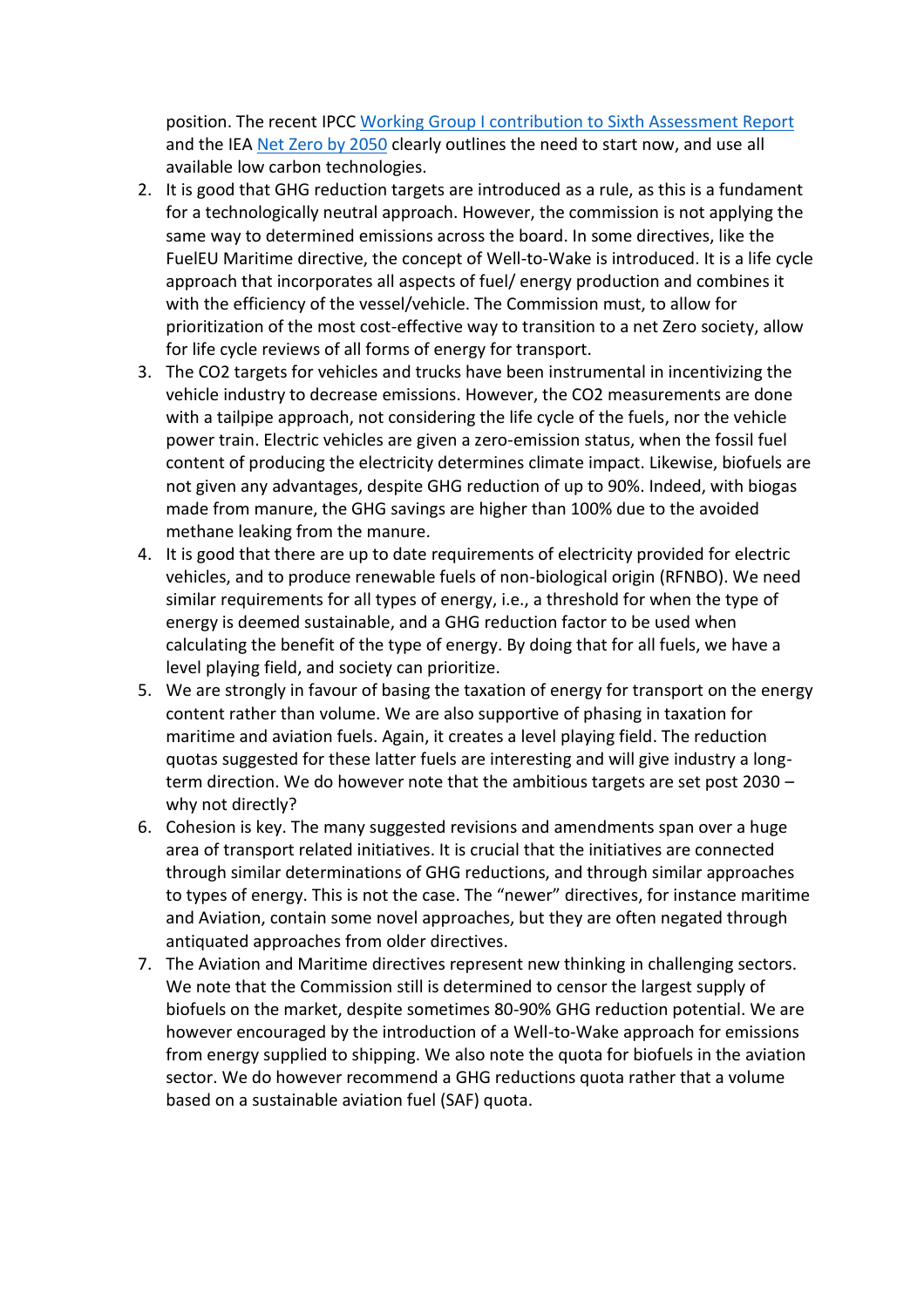The Fit for 55 package consists of:

| Proposal                                                      | Pro's                                                       | Con's                                                      |
|---------------------------------------------------------------|-------------------------------------------------------------|------------------------------------------------------------|
| Revision of the renewable energy                              | Good with GHG target focus                                  | Too low ambition.                                          |
| directive                                                     | Demands on renewable electricity                            | Biased evaluation of energy                                |
|                                                               | Union database                                              | sources. Different demands on                              |
|                                                               |                                                             | different fuels based on                                   |
|                                                               |                                                             | terminology, not GHG reduction.                            |
| Revision of the energy tax                                    | Much needed revision of the 2003                            | Still not a fully technological                            |
| directive                                                     | directive. Will be hard to pass as it                       | approach - should build on GHG                             |
|                                                               | needs consensus. Good                                       | reduction (life cycle). Fails to                           |
|                                                               | suggestions on taxation based on                            | incentivize faster GHG reduction                           |
|                                                               | energy content.                                             | that set out in RED.                                       |
| Revision of the directive on the                              | Very important directive.                                   | Misses focus on biofuels, the most                         |
| deployment of alternative fuels                               | Important requirements of                                   | prominent source of fossil carbon                          |
| infrastructure                                                | transparency. Good structure on                             | reduction in place today. By 2030,                         |
|                                                               | progress reports.                                           | 90% of vehicles on the roads will                          |
|                                                               |                                                             | be combustion engine - will need                           |
|                                                               |                                                             | biofuels.                                                  |
| Amendment of the regulation<br>setting CO2 emission standards | Has been important and has<br>proven effective. We strongly | Zero emission vehicles do not<br>scientifically exist. The |
| for cars and vans                                             | support continued sharpened                                 | measurement of CO2 needs to be                             |
|                                                               | requirements, but from a well-to-                           | revised to allow a technologically                         |
|                                                               | wheels basis.                                               | neutral approach.                                          |
| ReFuelEU Aviation for                                         | Very interesting proposal, good                             | Again, arbitrary method used to                            |
| sustainable aviation fuels                                    | with a Europe wide reduction                                | censor some energy sources with                            |
|                                                               | quota.                                                      | high GHG reduction. Quota should                           |
|                                                               |                                                             | be set by GHG reduction level.                             |
|                                                               |                                                             | Need to be more ambitious.                                 |
|                                                               |                                                             | Strange to disqualify crop based                           |
|                                                               |                                                             | fuels.                                                     |
| FuelEU Maritime for a green                                   | Interesting proposal that                                   | Strange limitations of most                                |
| European maritime space                                       | introduces a Well-to-Wake                                   | biofuels on the market. Late and                           |
|                                                               | approach, a life cycle assessment                           | low introduction of GHG                                    |
|                                                               | of fuels and vessels. Good GHG                              | reduction targets. Strange to                              |
|                                                               | related target.                                             | disqualify crop based fuels.                               |
| A carbon border adjustment                                    | Important, but of less direct                               |                                                            |
| mechanism                                                     | importance to transport.                                    |                                                            |
|                                                               | Important to counter the high                               |                                                            |
|                                                               | emission of CO2 by using polluting                          |                                                            |
|                                                               | technologies in other countries.                            |                                                            |
| Revision of the EU emissions                                  |                                                             |                                                            |
| trading system (EU ETS),                                      | Good to keep transport in the<br>burden sharing.            |                                                            |
| including its extension to                                    |                                                             |                                                            |
| shipping, revision of the rules for                           |                                                             |                                                            |
| aviation emissions and                                        |                                                             |                                                            |
| establishing a separate Emission                              |                                                             |                                                            |
| Trading System for road transport                             |                                                             |                                                            |
| and buildings                                                 |                                                             |                                                            |
| Recast of the energy efficiency                               | Important, of less direct                                   |                                                            |
| directive                                                     | importance to transport.                                    |                                                            |
| A social climate fund                                         | Naturally important as there is a                           |                                                            |
|                                                               | risk of negative reactions as the                           |                                                            |
|                                                               | cheaper fossil fuels are replaced.                          |                                                            |
|                                                               | However, the fossil fuels come                              |                                                            |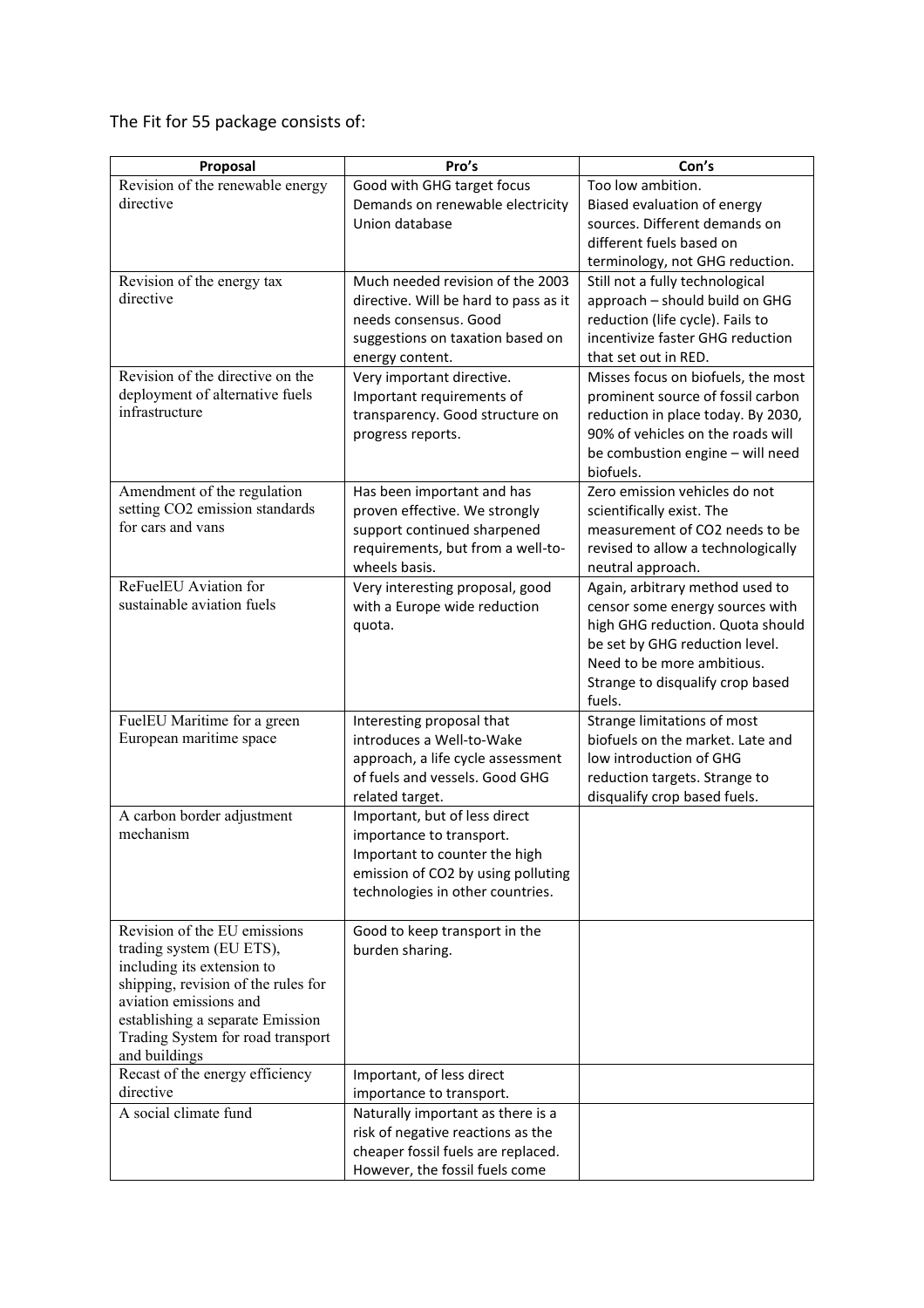|                                                                                                                                                       | with a great negative impact on<br>society through climate impact.                                                                                              |  |
|-------------------------------------------------------------------------------------------------------------------------------------------------------|-----------------------------------------------------------------------------------------------------------------------------------------------------------------|--|
| Revision of the effort sharing<br>regulation on member states'<br>reduction targets in sectors outside<br>the EU ETS                                  | Important that transport remains,<br>as it will force the member states<br>to set national requirements<br>higher than RED.                                     |  |
| Revision of the regulation on the<br>inclusion of greenhouse gas<br>emissions and removals from land<br>use, land use change and forestry<br>(LULUCF) | Important, of less direct<br>importance to transport.<br>However, the proposal risk to<br>limit raw material to be used for<br>energy for the transport sector. |  |
| EU forest strategy                                                                                                                                    | Important, of less direct<br>importance to transport.<br>However, the proposal risk to<br>limit raw material to be used for<br>energy for the transport sector. |  |

## The Swedish 2030-secretariat comments on the reguation on the use of renewable and low-carbon fuels in maritime transport

The maritime sector dominates world trade. It is an energy efficient means of transport, but the scale of operations makes it a large contributor to global emissions. Historically shipping in international waters have been tax exempt.

The European Commission has historically enforced sustainability targets like the introduction of SEKA zones. It has been very successful and has been followed globally in the US and China. This directive is a welcome continuation of this development.

We are encouraged that the directive discusses the transition to renewable and low carbon fuels. We share the belief that we should keep this focus, and incentivize fuels based on the GHG reduction potential. The FuelEU Maritime directive goes even further and recommends a Well-to-Wake approach in preamble point 17: *The well-to-wake performance of renewable and low-carbon maritime fuels should be established using default or actual and certified emission factors covering the well-to-tank and tank-to-wake emissions. The performance of fossil fuels should however only be assessed through the use of default emission factors as provided for by this Regulation.*

This initiative is extremely important and welcome.

It is therefore a surprise that the directive in preamble 12 suggests: *Indirect land-use change occurs when the cultivation of crops for biofuels, bioliquids and biomass fuels displaces traditional production of crops for food and feed purposes… This risk is particularly serious in connection with a potentially large expansion of production determined by a significant increase in demand. Accordingly, no feed and food crop-based fuels should be promoted.*

It is true that there are biofuels with sustainability concerns, but it is likewise true that there are sustainable biofuels, also from food and feed crops, with a 90% GHG reduction. The directive should, in keeping with a technologically neutral approach, allow for developments of both technology and sustainability.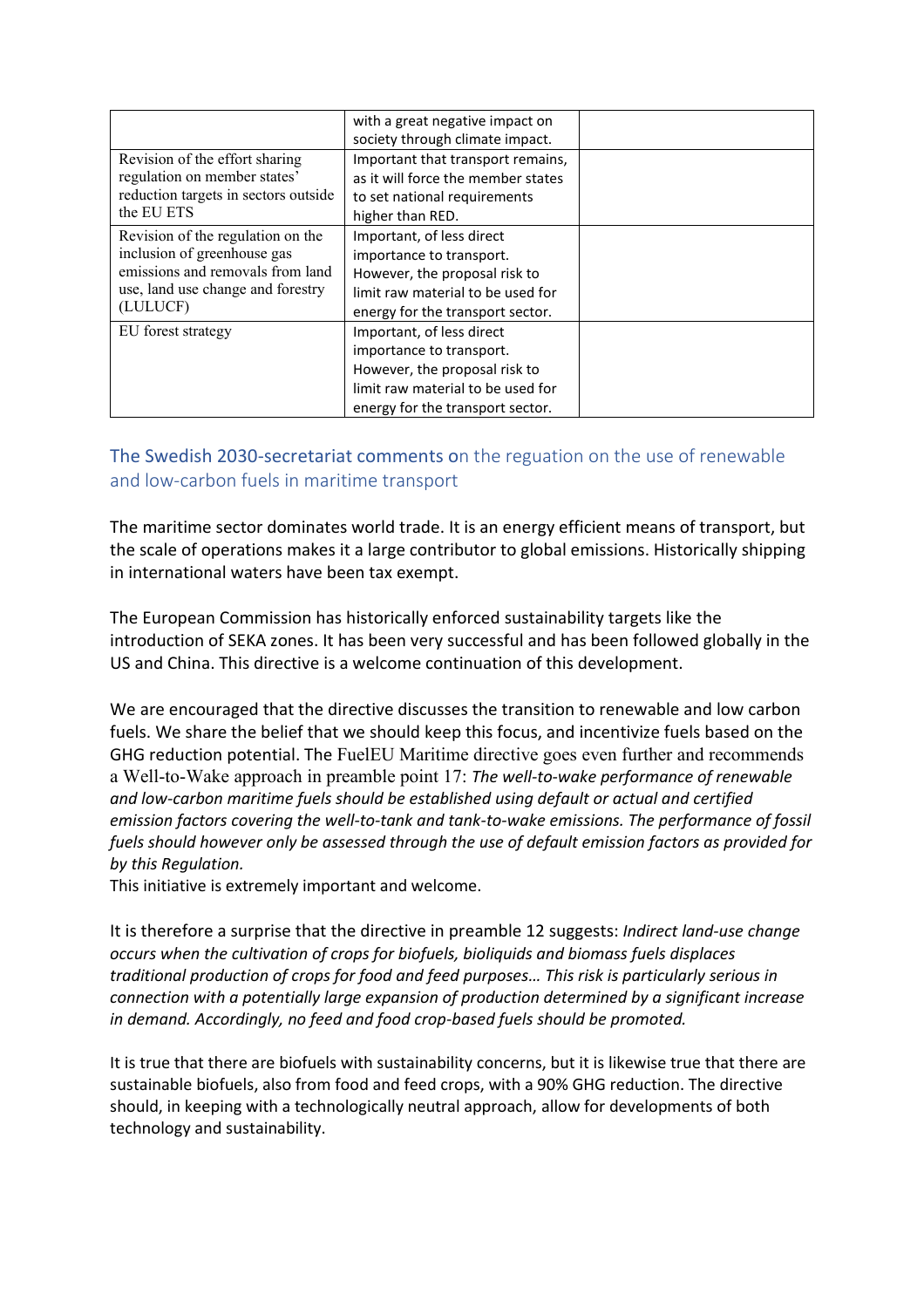In the directive the text continues: *Research has shown that the scale of the effect depends on a variety of factors, including the type of feedstock used for fuel production, the level of additional demand for feedstock triggered using biofuels and the extent to which land with high-carbon stock is protected worldwide.*

It is true that biofuels produced where tropical jungle is cut down, opening land with high carbon stocks to erosion, has a high direct climate impact. These raw materials are regulated in the high IlUC risk delegated act, and in fact in RED. Those "bad" biofuels should not be used as an excuse to ban good biofuels.

The Aviation directive discusses this with regards to synthetic aviation fuels in preamble point 19: *When produced from renewable electricity and carbon captured directly from the air, synthetic aviation fuels can achieve as high as 100% emissions savings compared to conventional aviation fuel.*

Absolutely right, with renewable electricity and the best form of carbon capture, the emission savings is high. But the other side of the coin is that with coal power electricity, and fossil-based carbon, the synthetic aviation fuel would be a disaster.

As the scale of maritime transport and its energy consumption is large, the directive rightly points out that: *The development and deployment of new fuels and energy solutions requires a coordinated approach to match supply, demand and the provision of appropriate distribution infrastructure.* This requires a long-term strategic approach, tied into the Industrial strategy where suppliers of sustainable biofuels with a high GHG reduction are given opportunities to expand and develop.

We see the opportunity to finance this development through the penalties for non-compliance. We urge the Commission to look at the Norwegian NOx fund, that has for many years steered revenues from ship with high emissions directly to emission abatement investments on ships. This fund is an independent body to minimize bureaucracy.

In preamble (40) the Commission is suggested to be tasked with (delegated act): *in respect of amendment of the list of well-to-wake emission factors, amendment of the list of the applicable zero-emission technologies or criteria for their use, to establish the rules on conducting the laboratory testing and direct emissions measurements, adaptation of the penalty factor, accreditation of verifiers, adaptation of the penalty factor, and modalities for the payment of penalties.* This is a tall order, that goes to the core of emission testing, evaluation of emission from energy sources and setting penalty levels. We are hesitant if it is wise to give this important task to a commission who singles out favourites among energy supply without considering the technologically neutral approach needed. The EU Maritime directive, however, signals a new approach, among other introducing a well-to wake approach that is viable.

Article 1 outlines GHG intensity targets. Good. It provides cohesion with most of the new and revised directives and regulations in Fit for 55.

Article 2 defines the scope, which we support.

Artcle 4 set out the time plan. We note that is very impact heavy from 2045 onwards, but with a slow start. We would like to see higher initial levels, providing that the directive opens for more sustainable biofuels with high GHG reduction.